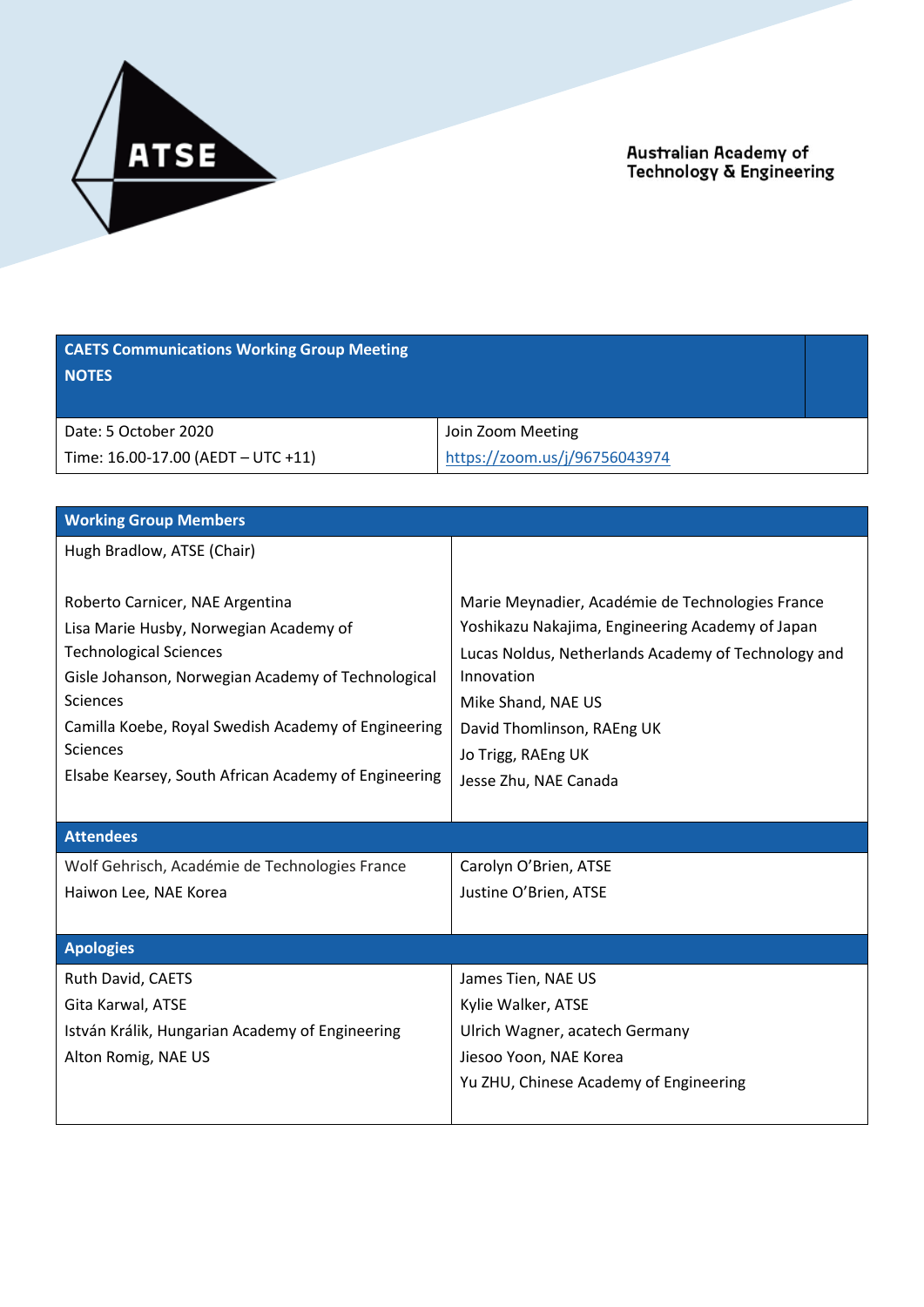# **NOTES**

### 1. **Acknowledgment of Country** (Hugh Bradlow)

#### 2. **CAETS Communications Prize**

Hugh Bradlow introduced the Communications Prize proposal developed by himself and Lucas Noldus (paper attached as Appendix A)

Group discussion centred on :

- how to differentiate the Prize from multiple other awards
- how to have maximum impact (also with reference to item 3 below)
- need to take into account difference in submissions from developed and less developed countries

Action 2.1. Justine O'Brien to work on re-wording of the proposal to highlight the Prize relates to the best communication of impactful technologies

Action 2.2. Academies' Communications Directors to prepare respective communication plans

The Group agreed that the updated version of the proposal be submitted to the CAETS Board for approval, 12.10.2020.

#### 3. **Royal Academy of Engineering: "This is Engineering"**

Jo Trigg presented on the Academy's communications program (slides attached as Appendix B) The presentation slides cover off the multiple aspects and impacts of this impressive program. Jo indicated that the short films produced could be used by all academies in their communications programs, subtitled as needed.

#### 4. **Examples of effective communication between Academies and Government: how to influence policy**

David Thomlinson noted communication and policy influence with Government are key to academies' purpose. How to do this?

- Relationship building eg Academy President and country Chief Scientist
- Responses at speed COVID has led to a shift from the longer, perhaps multi-year, policy projects
- Amalgamation of the different organisations representing similar constituencies for faster and more targeted responses – eg the creation of a UK Engineering Policy Centre bringing together 43 separate institutions

#### Need to share best practice between academies

Action 4.1. ATSE Secretariat to convene a virtual quarterly meeting of the Communications Working Group Action 4.2. Justine O'Brien to convene a virtual Professional Network of Communication Directors for bestpractice/information sharing